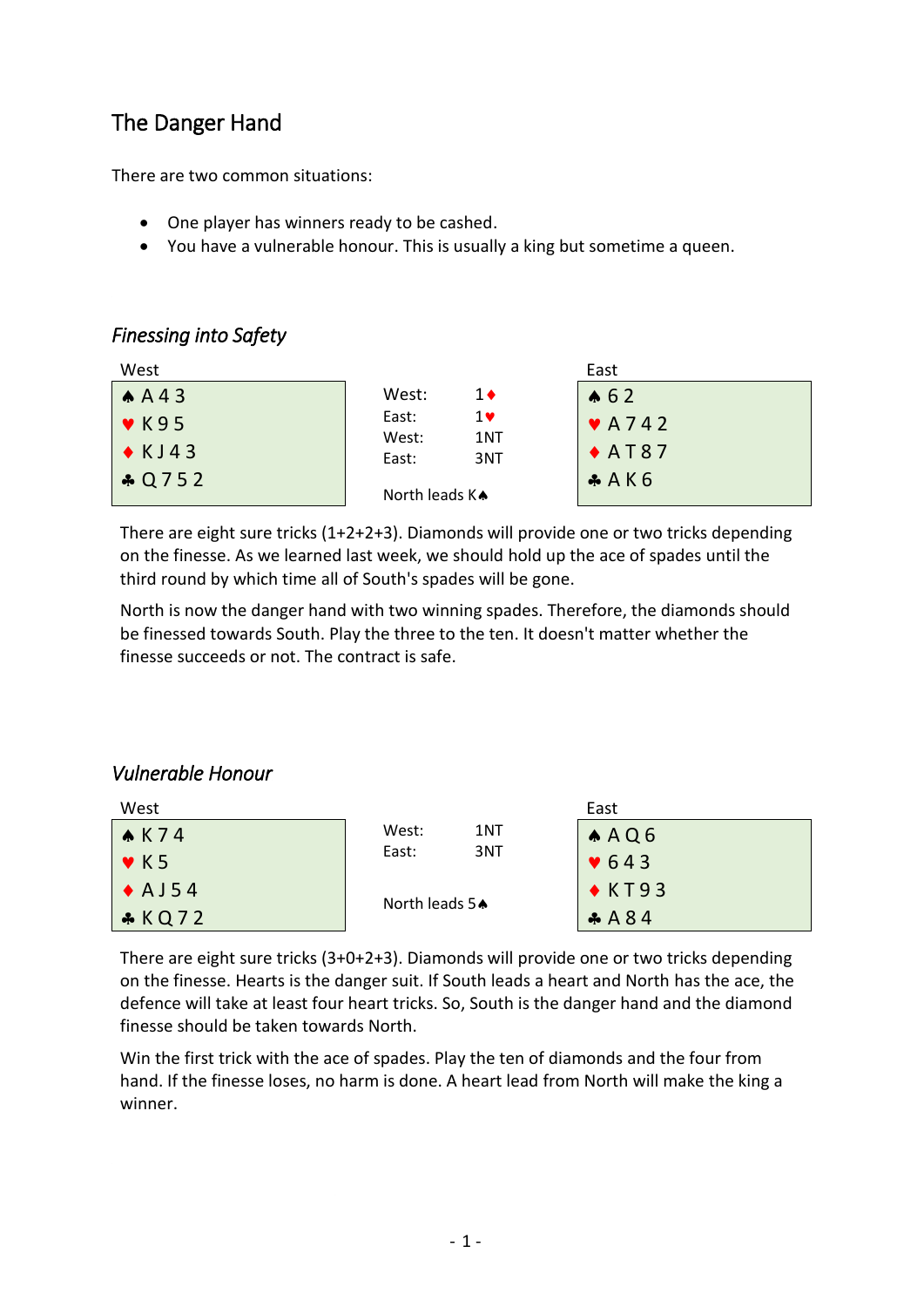### *Deal 1*

| North        |                                 | South           |
|--------------|---------------------------------|-----------------|
| AK53         | North:<br>$1\bullet$            | A A Q 42        |
| $\sqrt{4}$   | East:<br>3♥<br>Double<br>South: | $\bullet$ 85    |
| $\star$ KJ94 | North:<br>3NT                   | $\triangle$ AT8 |
| <b>*K754</b> | East leads $K$ $\bullet$        | A 8 3 2         |

After North's somewhat hopeful 3NT, there are eight sure tricks (3+1+2+2). Given a favourable distribution, clubs would provide another trick. Better are the diamonds which guarantee the ninth trick whatever the distribution.

The danger suit is hearts. From the bidding, it is very likely that East will have seven hearts and West, two. So, holding up until the second heart should exhaust West of the suit.

The danger hand is now East with five potential heart tricks. So, the diamond finesse should be taken towards West by playing the nine from hand and the eight from dummy.

#### *Deal 2*

| West             |                 |              | East                     |
|------------------|-----------------|--------------|--------------------------|
| $\bullet$ 75     | East:           | 14           | $\triangle Q$ 43         |
| $\sqrt{AQ54}$    | South:<br>West: | 14<br>Double | $\blacktriangledown$ K63 |
| $\triangle$ A964 | East:           | 1NT          | $\triangle KQ7$          |
| $A$ A J 9        | West:           | 3NT          | & K T 8 4                |
|                  | South leads A.  |              |                          |

An even more optimistic 3NT. There are eight sure tricks (0+3+3+2). The club suit will provide one or two more. Spades are the weak suit with South having at least five from the bidding.

The bidding and opening lead strongly suggests that South has both the king and jack of spades. That makes North the danger hand. A spade lead from North would trap East's queen and give the defence five spade tricks.

When South switches to a heart, win with the ace and finesse clubs towards the safe hand, South. Even if the finesse loses, South will not be able to continue spades without setting up East's queen. It is best to start with the nine of clubs and the four. If the finesse is successful, follow up with the jack and eight.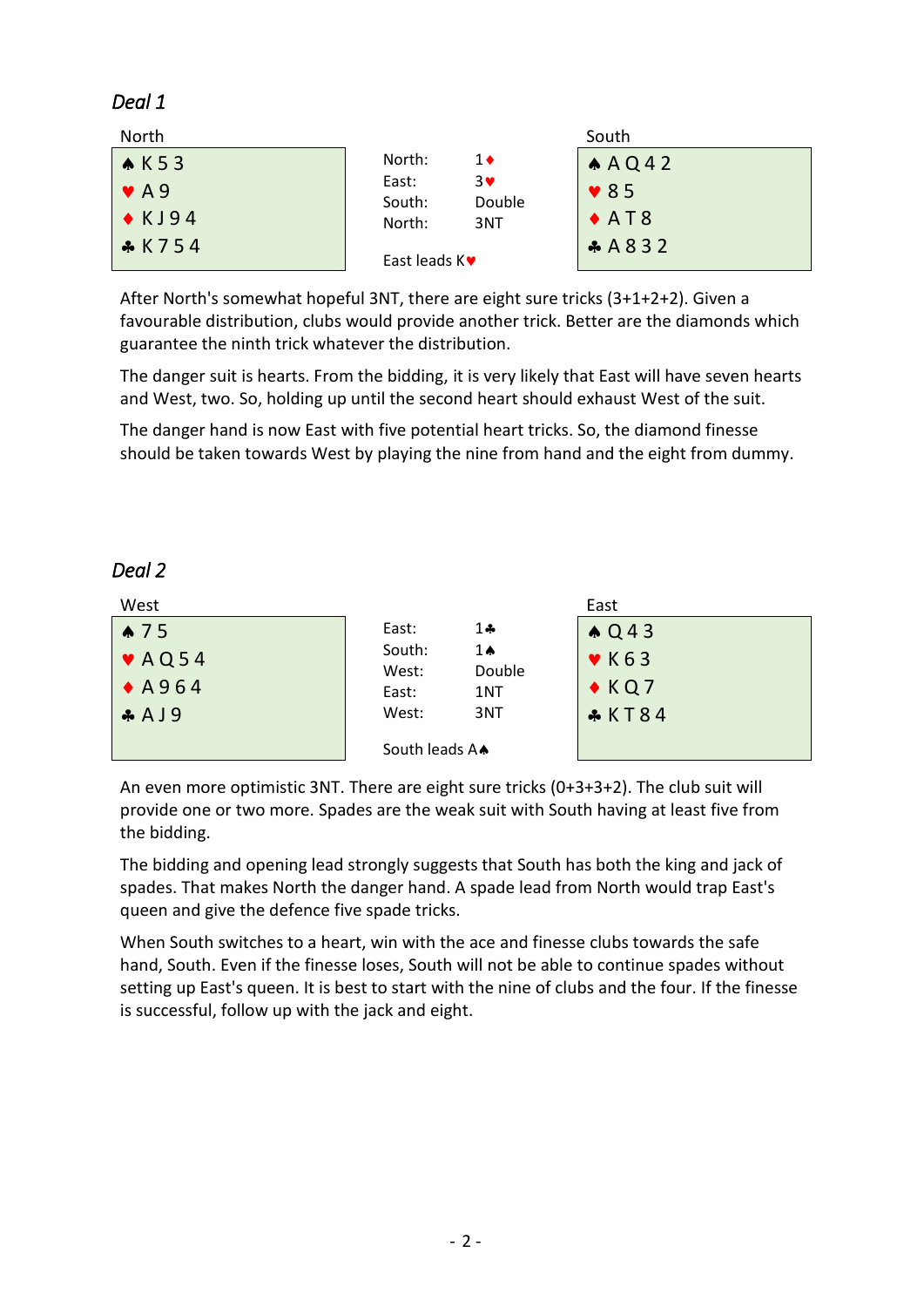### *The Opening Lead Creates a Danger*

| West                       |                | East          |
|----------------------------|----------------|---------------|
| $\triangle$ KJ3            | West:<br>1NT   | $*87$         |
| $\blacktriangleright$ AQJT | East:<br>3NT   | $\sqrt{742}$  |
| $\blacklozenge$ A43        | North leads 54 | $\bullet$ KQ7 |
| $\frac{1}{2}$ J 5 2        |                | $A$ AKT93     |

There are only six sure tricks  $(0+1+3+2)$ . The opening lead provides one more. Either diamonds or hearts will provide at least two tricks depending on the finesse.

Until the opening lead, West's hand looked solid. However, South's queen forced out declarer's king and now the jack is vulnerable. South is the danger hand. A spade lead from South will beat the contract.

So, it is best to ignore the attractive club suit and finesse hearts towards North. Should the finesse be successful, it can be repeated using two diamonds and a club for the required entries.

## *Lose to the Safe Hand Last*

| West             |                              | East             |
|------------------|------------------------------|------------------|
| AA93             | West:<br>1♦                  | AK7              |
| $\sqrt{K}$ KT9   | East:<br>1 v<br>1NT<br>West: | $\sqrt{Q}$ J 42  |
| $\triangle$ QJT6 | 3NT<br>East:                 | $\triangle$ A973 |
| $\clubsuit$ KT9  | North leads 54               | A A 4 3          |

There are just five sure tricks (2+0+1+2). Hearts can provide three more as can diamonds. Since tricks will be needed in both red suits, the lead may be lost twice.

The danger suit is spades. Although there are two stoppers, duck the first spade because the lead may be lost twice. After winning the second spade, a decision must be made about which suit to tackle first. The plan should be to lose to South when South has no more spades. Either defender can have the ace of hearts but we can play diamonds so that only South can win a diamond.

If diamonds are played first and the finesse loses, South will play another spade. If North then happens to have the ace of hearts, the contract will go down.

Therefore, work on hearts first. When either defender takes their ace, they will play a third spade. But now, South will have no spades left so diamonds can be finessed into the safe hand.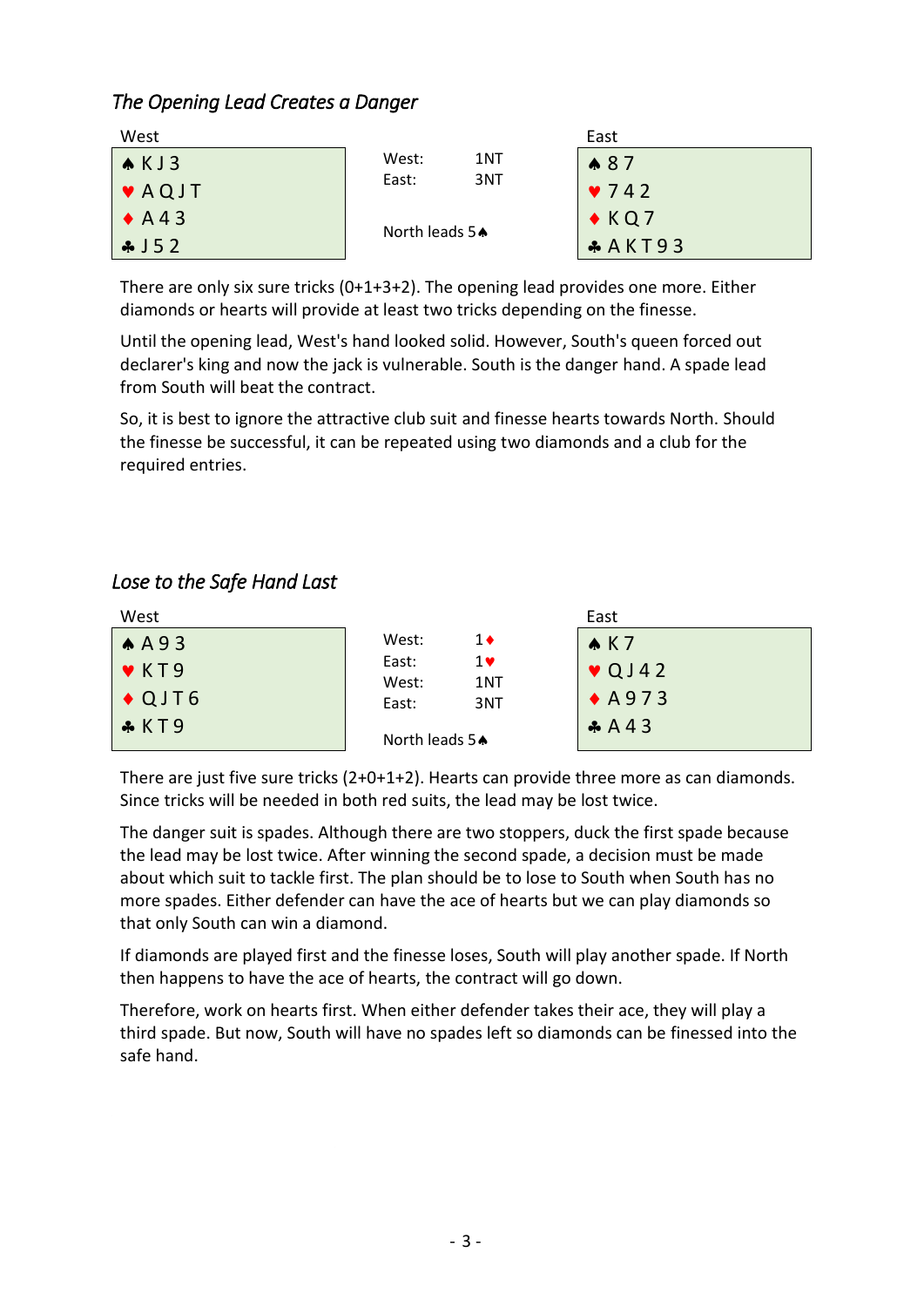### *Deal 3*

| North             |                                              | South            |
|-------------------|----------------------------------------------|------------------|
| $\triangle$ 52    | South:<br>1NT                                | AKJ3             |
| $\sqrt{41984}$    | North:<br>$2\bullet$<br>South:<br>$2\bullet$ | $\vee$ QT        |
| $\rightarrow$ AK5 | North:<br>3NT                                | $\triangle$ QJ64 |
| $\clubsuit$ T 8 3 | West leads $6 \spadesuit$                    | A Q J4           |

There are six sure tricks (0+1+4+1). The opening lead provides one more. It looks like hearts will readily provide the other tricks we need.

Unfortunately, when East's ten of spades forces out our jack, the king of spades has become extremely vulnerable. East is now the danger hand – a spade lead from there will be extremely damaging.

So, ignore the lovely heart suit and set up two club tricks by finessing into the safe hand.

### *Deal 4*

| West            |                                             | East                      |
|-----------------|---------------------------------------------|---------------------------|
| A A K 62        | West:<br>1NT                                | $\triangle Q4$            |
| VJT8            | East:<br>$2 - 1$<br>West:<br>2 <sub>0</sub> | $\blacktriangledown$ A976 |
| $\triangle$ K64 | 3NT<br>East:                                | $+A7532$                  |
| A Q 5           |                                             | $-884$                    |
|                 | North leads $5\blacktriangleright$          |                           |

There are seven sure tricks (3+1+2+1). There are several sources of extra tricks: the club finesse or a double finesse of hearts or setting up the long diamonds. The club finesse provides only one trick while either hearts or diamonds can provide two.

Before coming to a decision, it is worth considering the opening lead. If that were really the fourth highest, the rule of eleven tells us there should be six higher hearts outstanding. Between declarer and dummy, there are seven so something fishy is going on here! Maybe North has just got it wrong or maybe North has led from a short suit trying to find partner's strength.

At first sight, there is no obvious danger suit but wait! Suppose South were to get the lead and play a club. If now we finesse and lose to the king, another club will drive out our last club stopper. At this point, we will be down unless we have already established our winners.

Therefore, it is imperative that we set up our tricks before South gets the lead. The doubt about the heart suit means that diamonds is the suit to go for. Win the opening lead with the ace of hearts and give up a diamond. The defence may cash a couple of heart tricks but when we regain the lead, there are nine tricks for the taking.